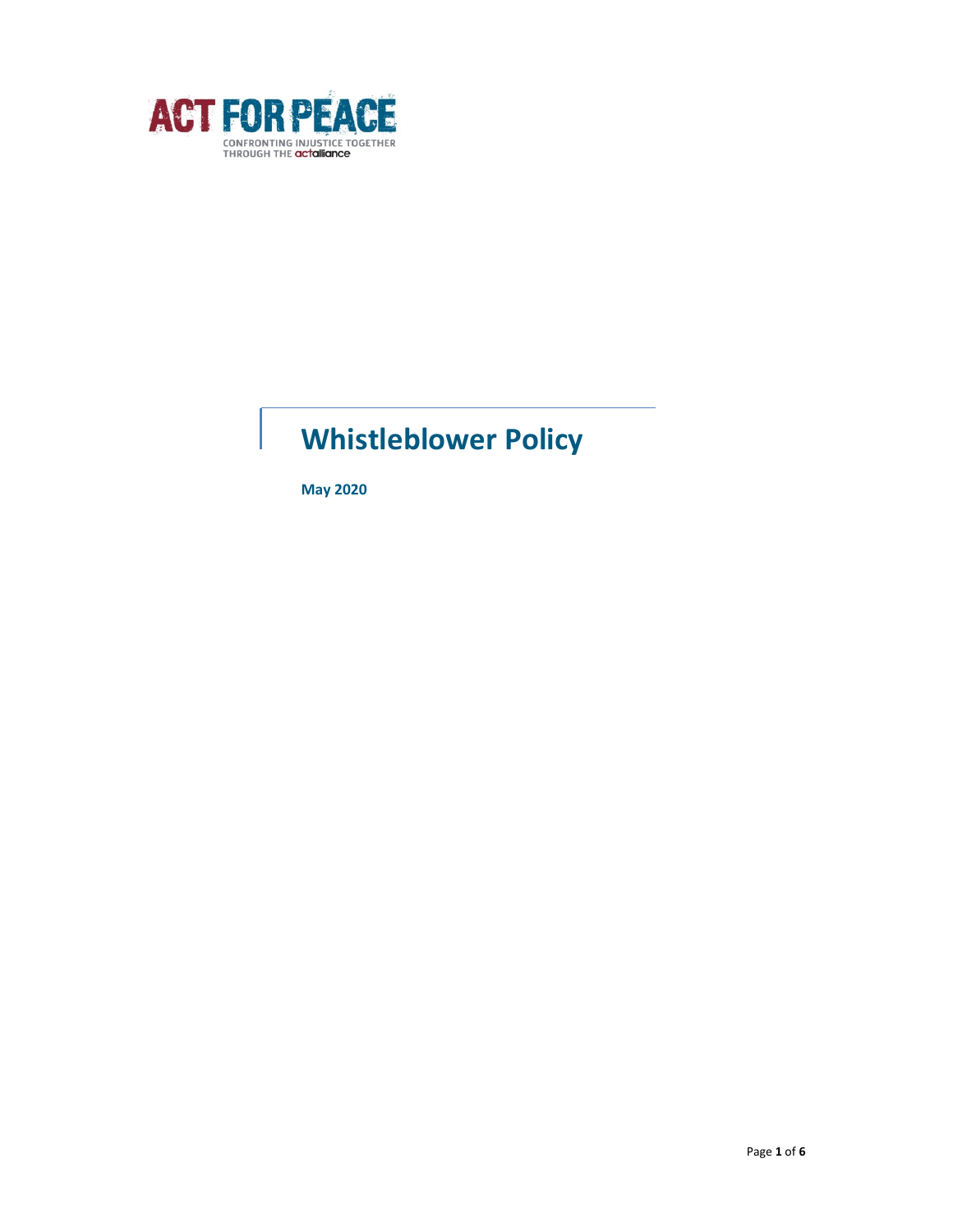| <b>Board Ratification</b> | May 2020 |                                                                      |
|---------------------------|----------|----------------------------------------------------------------------|
| <b>Date</b>               | Nov 2018 |                                                                      |
| <b>Reaffirmation</b>      |          |                                                                      |
| Date                      |          |                                                                      |
| <b>Revision Date</b>      | Nov 2019 | Revised to reflect our PSEAH policy and to correct contact           |
|                           |          | details.                                                             |
| <b>Next Review Date</b>   | May 2023 | Three years from date of ratification or last substantial review, or |
| and Cycle                 |          | when required by Australian Govt or other Regulatory bodies.         |
|                           |          |                                                                      |

"Typically, whistleblowing happens when an employee or worker raises a specific concern, usually to their employer or an external regulator, regarding some danger, fraud or other illegal or unethical conduct that affects others, for example other workers or members of the public. The potential organisational risks are normally greater in workplace malpractice complaints and generally do not affect the complainant personally. They are therefore different from a normal grievance or complaint which the individual is personally affected. (People in Aid Guide and Template, Whistle Blowing, Revised 2008)".

## Purpose

The purpose of this policy is to encourage the reporting of serious misconduct within or by Act for Peace by providing safe reporting mechanisms and protection for people who make such disclosures.

The Whistleblower Policy covers concerns that affect others. Our Complaints Policy covers concerns that directly or indirectly affect the complainant. Our Staff Grievance Handling Policy relates to internal matters.

#### **Objective**

As part of Act for Peace's commitment to being a healthy, transparent and open Agency, this policy ensures that Act for Peace maintains the highest commitment to the protection of whistle-blowers and a safe environment for reporting.

## Principles

- I. Integrity: Act for Peace will act with honesty being guided by ethical and moral principles. We recognize the value and diversity of every person and are committed to treating others with due regard for their rights, dignity and integrity.
- II. Address concerns informally where possible: Informal concerns or grievances should be raised and discussed with responsible employees as close to the activity as possible so that informal discussion can resolve the issue quickly and effectively.
- III. Accountability and Transparency: Employees, Board members, contractors, consultants, partners and volunteers of Act for Peace must be consulted regarding appropriate and effective ways of giving feedback or making a complaint. They must also know their rights and entitlements and be fully informed of the whistleblower policy.
- IV. Anonymity and confidentiality: In the case of sensitive complaints, information about the complaint and subsequent investigation shall be addressed in a confidential way and only be disclosed to those that 'need to know' for the purpose of the investigation.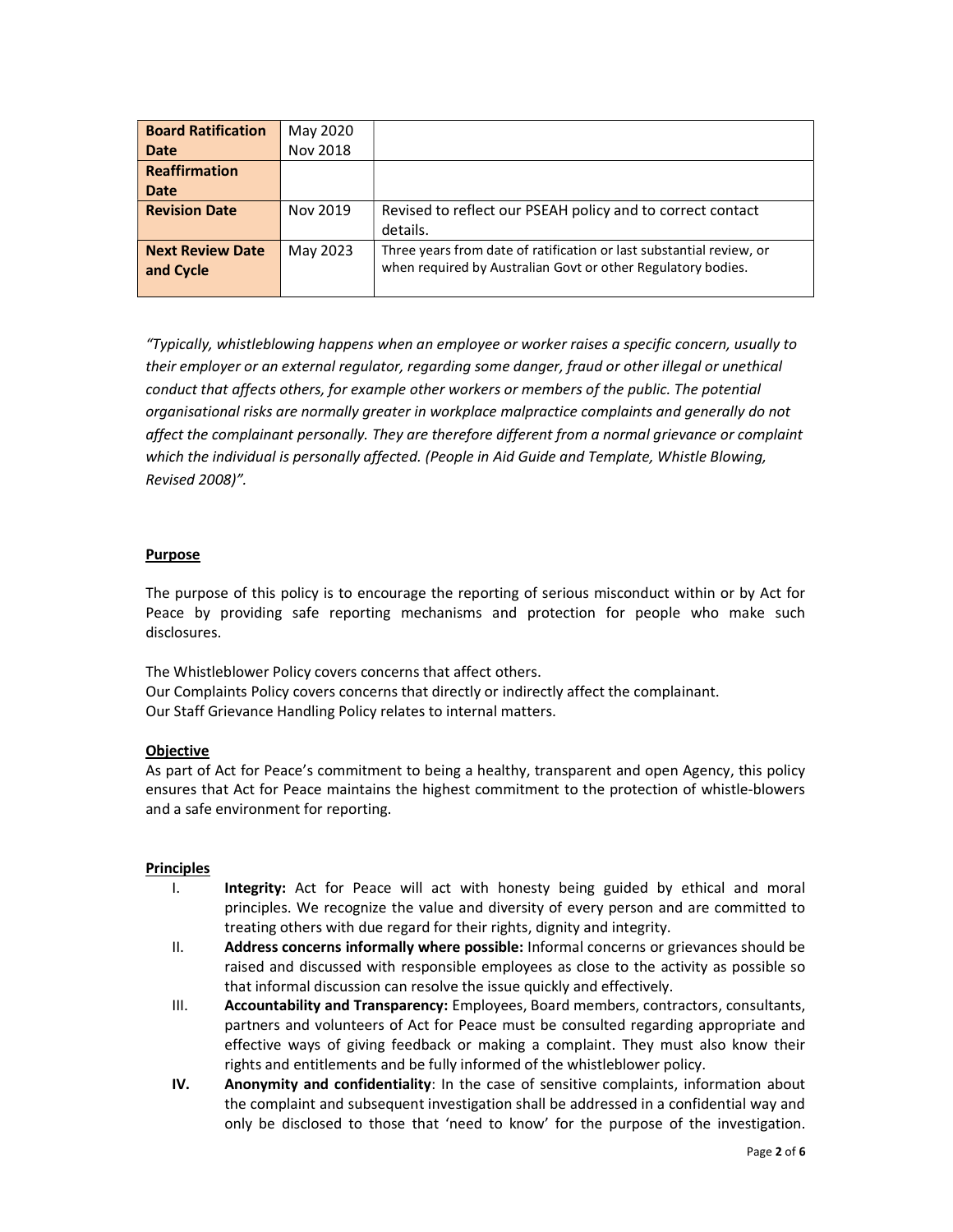Confidentiality for the Subject of Complaint should also be respected.

- V. Ensure the safety of all witnesses: The risk of injury or harm to witnesses (the complainant, the Subject of Complaint, other witnesses) must be assessed and addressed when a formal complaint about a grievance is received prior to undertaking an investigation.
- VI. Be proactive in addressing allegations of Sexual Exploitation and Abuse: In the case of alleged sexual abuse, the witness, complainant  $/$  and or survivor(s) and the Subject of Complaint(s) shall receive timely and appropriate support and redress. This may include medical support and counselling.
- VII. Be fair, independent and equitable: All investigations must be conducted in a fair, independent and equitable way. Remember, as a witness, the Subject of Complaint is assumed innocent until an allegation is substantiated or not.
- VIII. Respect national laws and contracts: The complaints handling process must respect national employment and criminal laws (with the exception of national or customary laws that may be discriminatory or have the potential for negative consequences as decided by the investigation manager), Act for Peace employment contracts, policies, behavioral codes and procedures. If an Act for Peace policy has a higher standard than a national law, then in the case of staff discipline, the Act for Peace policy stands.
- IX. Report Child and Sexual Exploitation and Abuse to the authorities where mandatory: In countries where it is a legal obligation to report allegations of child abuse or sexual assault to the national police, Act for Peace management must consider whether, how and when to inform national authorities. The survivor's view shall be sought, as people who report abuse may be at risk from the authorities in some countries. Donors will be notified of abuse where required.

#### Scope

This policy applies to employees, Board members, contractors, consultants, partners and volunteers. It also applies to a person or organisation with a relationship with Act for Peace who reports serious misconduct within or by an Act for Peace employee or other.

All employees, Board members, contractors, consultants, partners and volunteers of Act for Peace have an obligation to report any knowledge, suspicions, or concerns of breaches of the Act for Peace Code of Conduct or Child Safeguarding Code of Conduct through appropriate channels within the Act for Peace whistle blowers policy. This includes but is not limited to any suspicions of sexual exploitation, abuse and harassment.

#### Policy Statement

This Policy supports the disclosure of wrongdoing occurring within Act for Peace so that appropriate action can be undertaken. Act for Peace is committed to maintaining an environment where legitimate concerns regarding illegal, unethical, corrupt or other improper conduct are able to be reported without fear of retaliatory action or retribution.

People who have a working relationship with Act for Peace are often the first to realise that there may be serious misconduct concerns, such as breaches of the Codes of Conduct, policies or the law. However they may not wish to report this misconduct for fear of appearing disloyal or concern about being victimised or subject to reprisals.

All Board members, employees, volunteers, contractors, consultants and partners of Act for Peace who are aware of possible wrongdoing have a responsibility to disclose that information.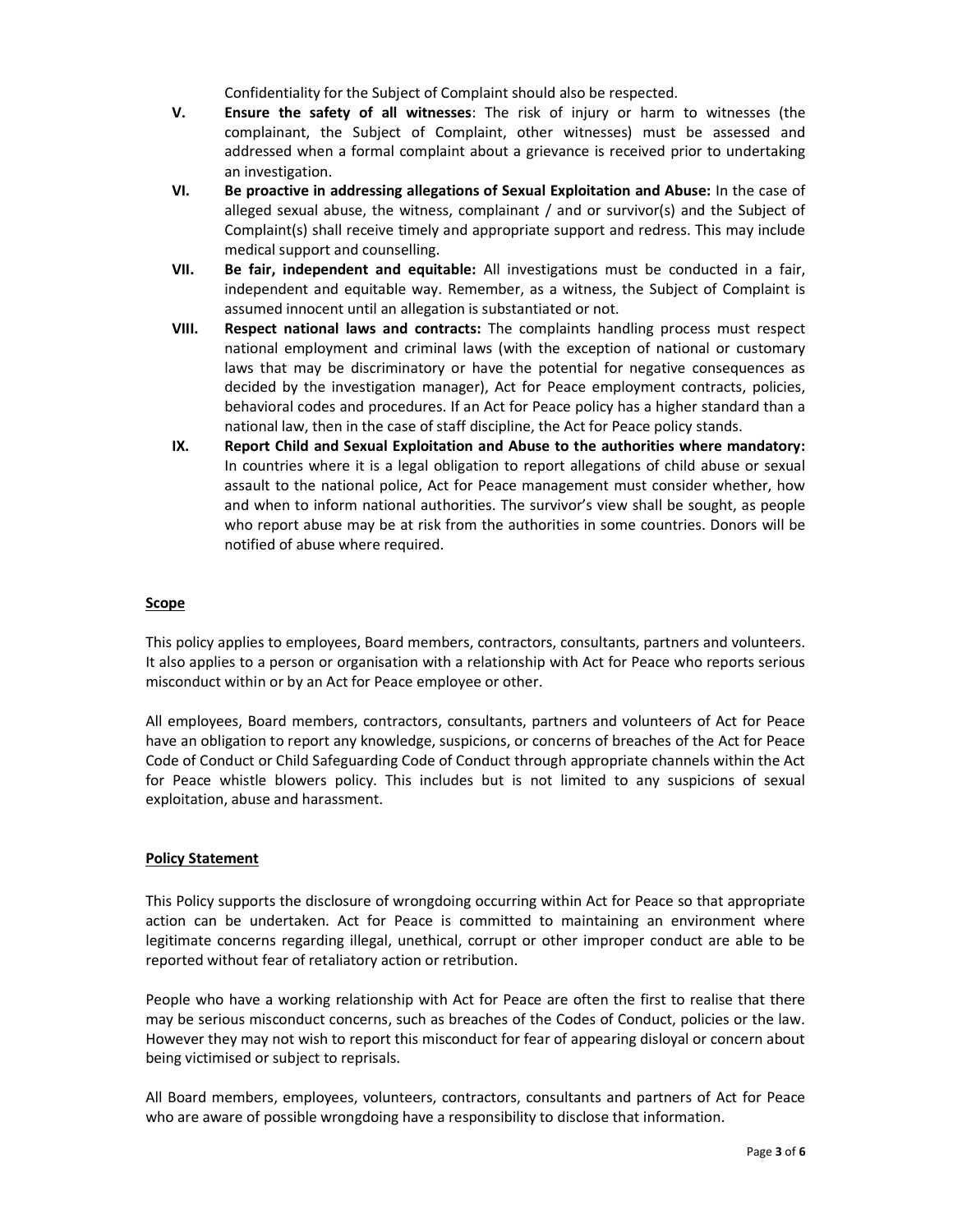When a person makes a disclosure of perceived wrongdoing:

- Their identity remains confidential at all times to the extent permitted by law or is practical in the circumstances
- They will be protected from reprisal, harassment or victimisation for making the disclosure
- An independent internal inquiry or investigation will be conducted according to the investigation procedure. If necessary an external investigation will be conducted
- Issues identified from the inquiry / investigation will be resolved and/or rectified
- They will be informed of the outcome
- Any retaliation for having made the disclosure will be treated as serious wrong doing under this Policy.

## **Definitions**

## Whistleblowing is:

The disclosure by or for a witness, of actual or suspected misconduct in an organisation that reveals fraud, corruption, illegal activities, gross mismanagement, malpractice, sexual exploitation, abuse, harassment or any other serious wrong doing.

#### A Whistleblower is:

A person who reports serious misconduct in accordance with this policy. The report may be made anonymously. A Whistleblower is someone who raises a concern about a danger or an illegality that affects others; they are not usually directly affected by the danger or illegality and therefore are unlikely to have a personal interest in the outcome of any investigation that may occur.

## A Contact Officer is:

A person responsible for receiving protected disclosures (the information that is 'whistle blown') and referring them to the appropriate person for investigation and action.

The Contact Officer is also responsible for ensuring that the Whistleblower has adequate support through the investigation process. The responsibilities of a Contact Officer cannot be delegated (except between Contact Officers if the appointed Contact Officer is required to be absent from the office for a period of time or is due for leave).

| <b>Name</b>   | Title                             | <b>Contact Email</b>          | <b>Contact Number</b> |
|---------------|-----------------------------------|-------------------------------|-----------------------|
| Janet Cousens | <b>Chief Executive</b>            | complaints@actforpeace.or.gau | 02-8259-0825          |
|               | Officer                           |                               | 0410-676-007          |
| Sonia Mar     | <b>Chief Operating</b><br>Officer | complaints@actforpeace.org.au | 02-8259-0808          |

## External Contact Officer

| <b>Name</b>   | Title | <b>Contact Email</b>                    | <b>Contact</b> |
|---------------|-------|-----------------------------------------|----------------|
|               |       |                                         | <b>Number</b>  |
| ACFID Code of |       | https://acfid.asn.au/content/complaints |                |
| Conduct       |       |                                         |                |
| Committee     |       |                                         |                |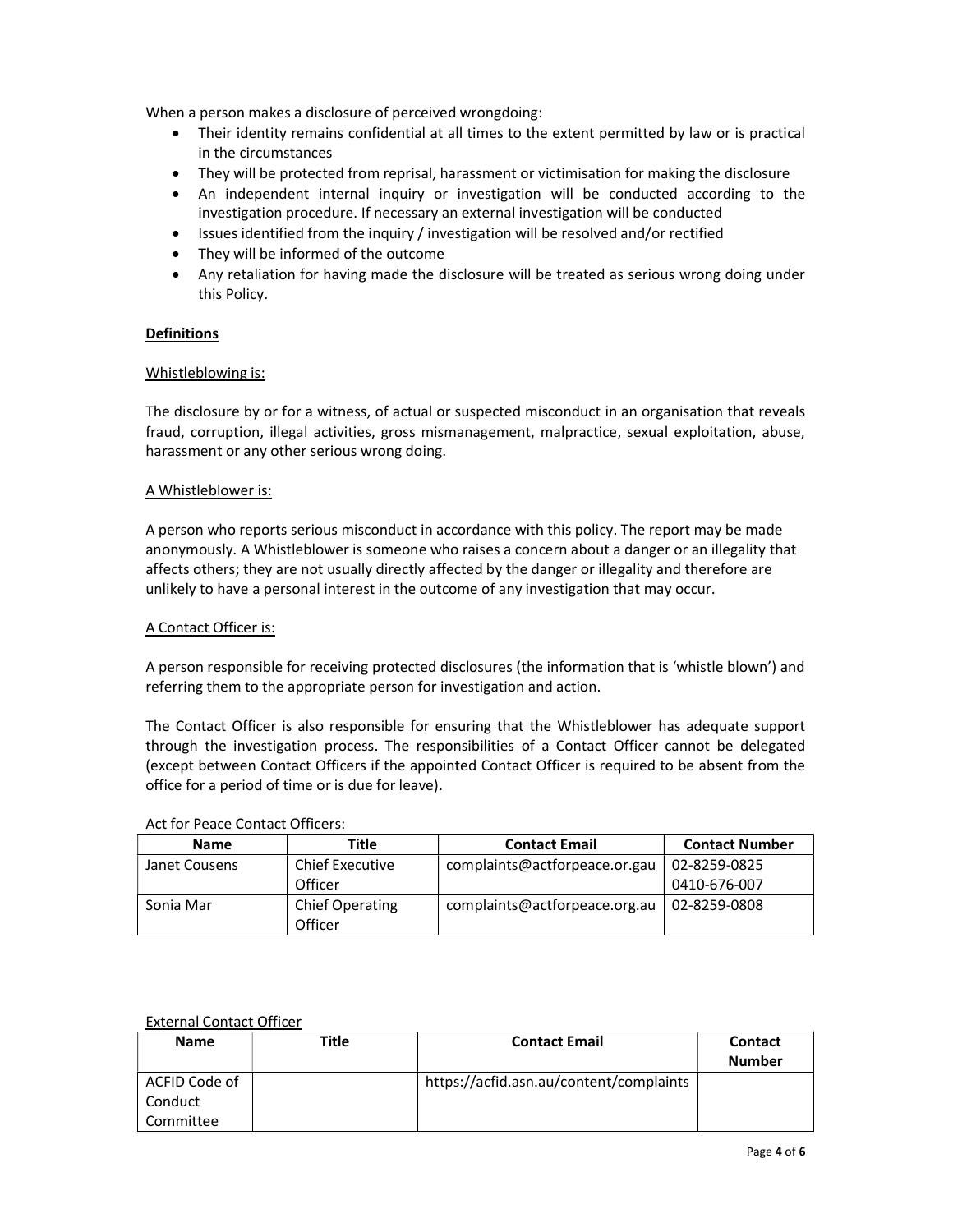## A Whistleblower Protection Officer is:

A person appointed to lead the investigation who should be either:

- A qualified internal investigator who is independent of the area where the wrongdoing is alleged to have occurred, or
- A qualified external investigator independent of Act for Peace where considered necessary.

# Misconduct, for this policy, is behaviour that:

- Breaches our Code of Conduct or Child Safeguarding Code of Conduct
- Breaches legislation, regulations or local government by-laws or is otherwise illegal (including corporations law, theft, drug sale / use, violence or threatened violence or criminal damage against property)
- Is corrupt or is an abuse of public trust
- Is unethical, fraudulent, or considered maladministration including acting dishonestly or willfully breaching the Act for Peace Codes of Conduct or the ACFID Code of Conduct
- Perverts the course of justice
- Unreasonably endangers health and safety of others or the environment
- Results in serious or substantive waste (including of agency resources)
- Is gross mismanagement or repeated breaches of administrative procedures
- Causes financial or non-financial loss to Act for Peace; or damage its reputation; or be otherwise seriously contrary to Act for Peace's Whistleblower policy
- Involves any other kind of serious impropriety including retaliatory action against a Whistleblower for having made a wrongdoing disclosure.

#### Procedures

- 1. All Act for Peace staff will be made aware of this policy and their responsibilities to report wrongdoing to a Contact Officer. It is the responsibility of the Chief Executive Officer to ensure all staff are adequately trained in understanding, identifying and (where possible) mitigating any activity that may be misconduct, as defined in this policy.
- 2. The Whistleblower policy will be available on the Act for Peace website.
- 3. A Whistleblower should report instances of, or suspicions of misconduct to a Contact Officer. Reports must be made in good-faith and be as thorough as possible. False or malicious allegations may result in disciplinary action.
- 4. The Contact Officer will appoint an appropriate Whistleblower Protection Officer, who is not implicated in the report to lead the investigation. The responsibilities of the appointed investigator include the assurance that action taken in response to the inquiry is appropriate to the circumstances and retaliatory action will not be taken against the Whistleblower.
- 5. The Contact Officer will notify the Chair of the Act for Peace Board, and authorities as required by the nature of the disclosure.
- 6. The Whistleblower Protection Officer has access to independent financial, legal and operational advisors as required, and a direct line of reporting to the Contact Officer, as may be required to satisfy the objectives of this policy.
- 7. The Whistleblower Protection Officer will follow Act for Peace's Complaints Procedure and Investigation Procedure.